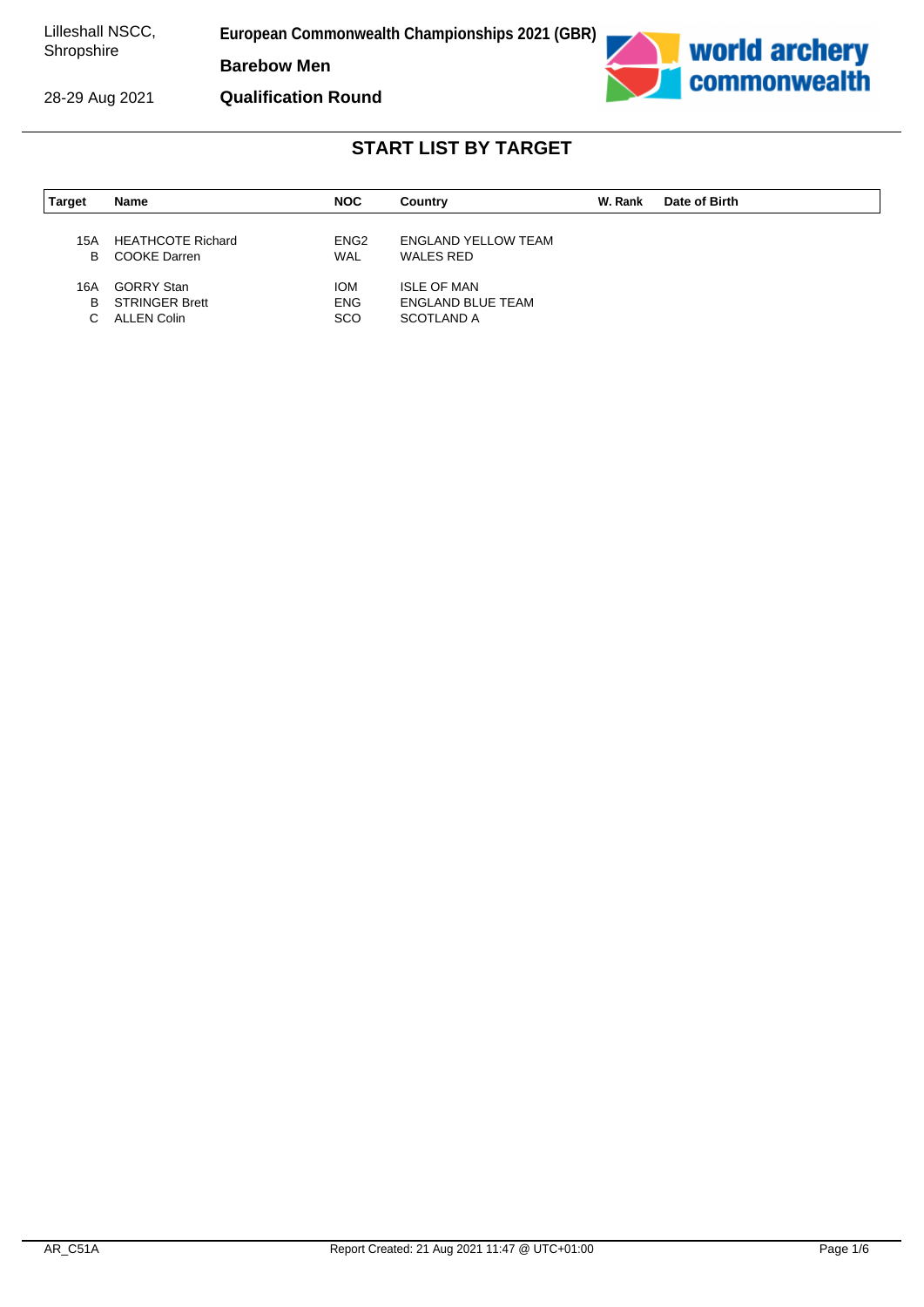28-29 Aug 2021

**European Commonwealth Championships 2021 (GBR)**

**Barebow Women**





| Target   | Name                                                       | <b>NOC</b>                      | Country                                                               | W. Rank | Date of Birth |
|----------|------------------------------------------------------------|---------------------------------|-----------------------------------------------------------------------|---------|---------------|
| 14A<br>В | BROWN Helen<br><b>BANNISTER Imogen</b><br>C SLEIGHT Lesley | ENG.<br>ENG <sub>2</sub><br>IOM | ENGLAND BLUE TEAM<br><b>ENGLAND YELLOW TEAM</b><br><b>ISLE OF MAN</b> |         |               |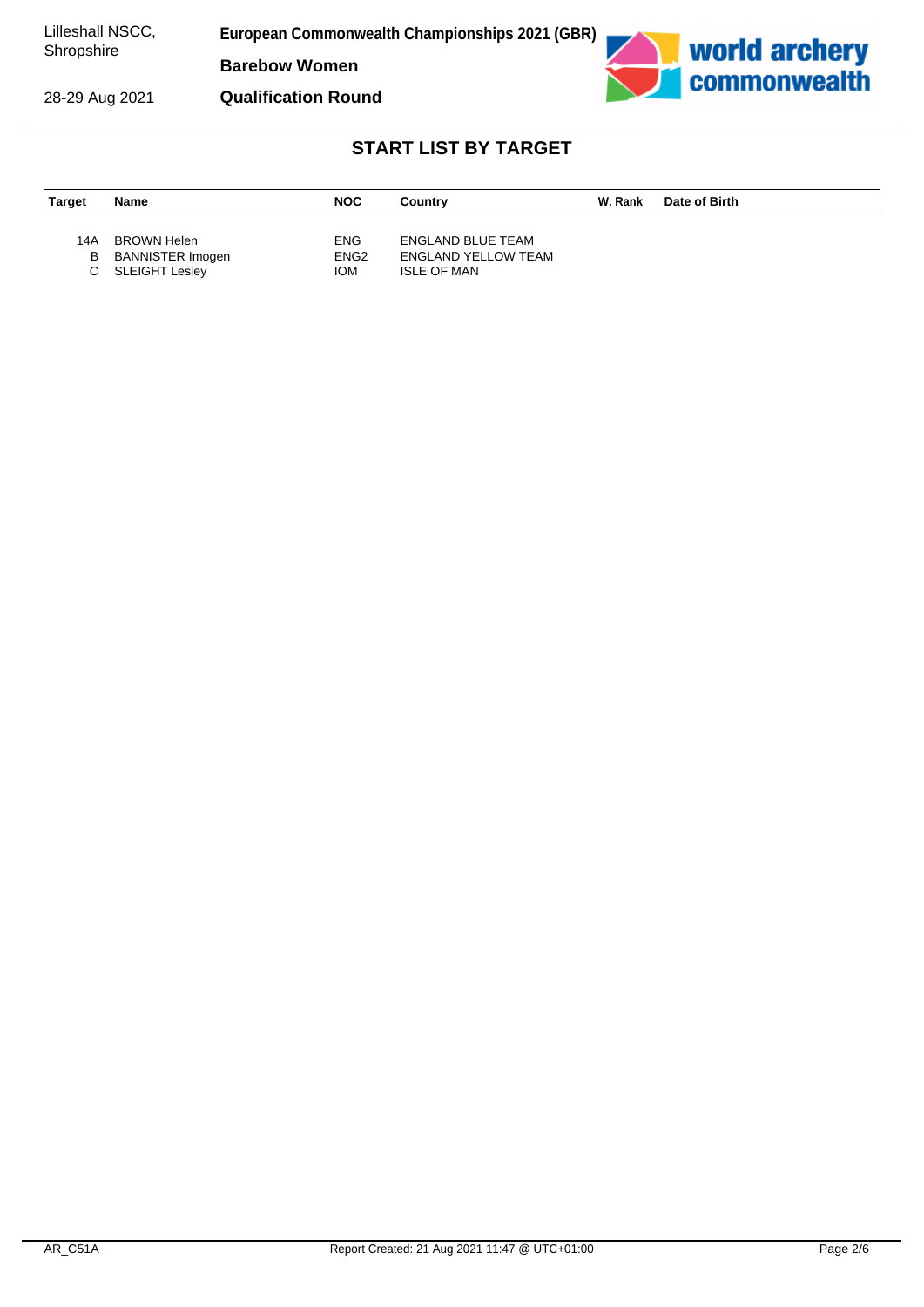**European Commonwealth Championships 2021 (GBR)**

**Compound Men**



**Qualification Round**



| <b>Target</b> | Name                    | <b>NOC</b>       | Country                    | W. Rank | Date of Birth |
|---------------|-------------------------|------------------|----------------------------|---------|---------------|
|               |                         |                  |                            |         |               |
| 6C            | <b>DUNCANSON Kevin</b>  | SCO              | <b>SCOTLAND A</b>          |         |               |
| 7A            | <b>MASON James</b>      | ENG <sub>2</sub> | <b>ENGLAND YELLOW TEAM</b> |         |               |
| B             | <b>SHIELDS Alastair</b> | <b>SCO</b>       | <b>SCOTLAND A</b>          |         |               |
| C             | <b>MAHER Jonathan</b>   | WAL <sub>2</sub> | <b>WALES GREEN</b>         |         |               |
| 8A            | <b>BUSBY Duncan</b>     | ENG <sub>2</sub> | <b>ENGLAND YELLOW TEAM</b> |         |               |
| B             | <b>HAMILTON James</b>   | <b>SCO</b>       | <b>SCOTLAND A</b>          |         |               |
| C             | REES loan               | WAL <sub>2</sub> | <b>WALES GREEN</b>         |         |               |
|               |                         |                  |                            |         |               |
| 9A            | <b>CARPENTER Adam</b>   | ENG <sub>2</sub> | <b>ENGLAND YELLOW TEAM</b> |         |               |
| B             | <b>SCOTT Simon</b>      | <b>ENG</b>       | <b>ENGLAND BLUE TEAM</b>   |         |               |
| C             | <b>EDWARDS Steve</b>    | WAL <sub>2</sub> | <b>WALES GREEN</b>         |         |               |
| 10A           | RAVENSCROFT Adam        | ENG <sub>2</sub> | <b>ENGLAND YELLOW TEAM</b> |         |               |
| B             | <b>HARPER Rhys</b>      | <b>WAL</b>       | <b>WALES RED</b>           |         |               |
| $\mathsf{C}$  | <b>WILLIAMS Colin</b>   | WAL <sub>2</sub> | <b>WALES GREEN</b>         |         |               |
| <b>11A</b>    | <b>MOORE David</b>      | <b>IOM</b>       | <b>ISLE OF MAN</b>         |         |               |
| B             | <b>HARDING David</b>    | <b>WAL</b>       | <b>WALES RED</b>           |         |               |
| C             | <b>RICHARDS Carl</b>    | <b>ENG</b>       | <b>ENGLAND BLUE TEAM</b>   |         |               |
| 12A           | <b>MOORE Rhys</b>       | <b>IOM</b>       | <b>ISLE OF MAN</b>         |         |               |
| B             | <b>PLATT Callum</b>     | <b>WAL</b>       | <b>WALES RED</b>           |         |               |
| C             | <b>BROOKS Andrew</b>    | <b>ENG</b>       | <b>ENGLAND BLUE TEAM</b>   |         |               |
|               |                         |                  |                            |         |               |
| 13A           | <b>KOZERA Micha?</b>    | SCO              | <b>SCOTLAND A</b>          |         |               |
| B             | <b>PINDER Paul</b>      | <b>WAL</b>       | <b>WALES RED</b>           |         |               |
| C             | <b>BECKETT James</b>    | <b>ENG</b>       | <b>ENGLAND BLUE TEAM</b>   |         |               |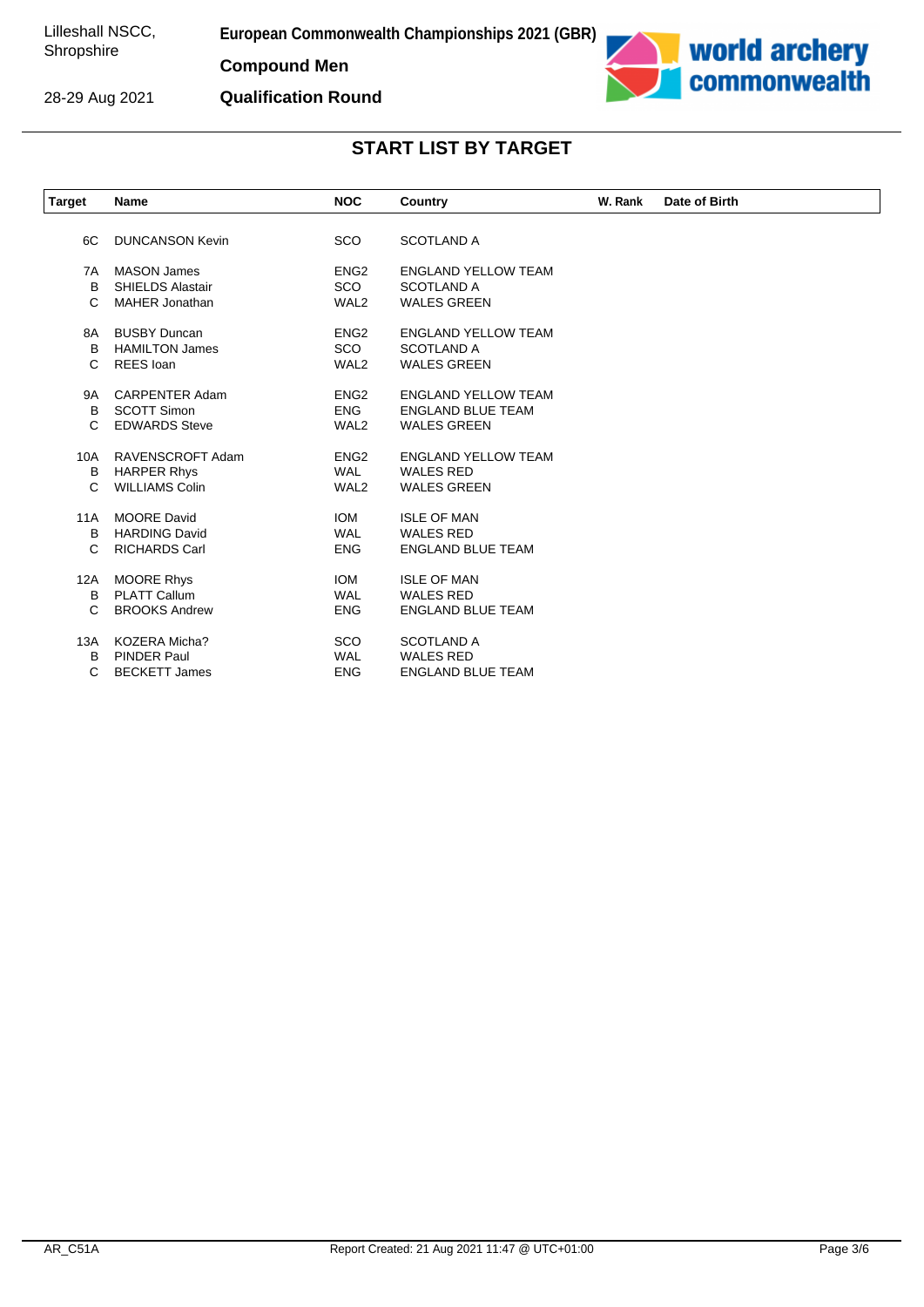**European Commonwealth Championships 2021 (GBR)**

**Compound Women**

28-29 Aug 2021

**Qualification Round**



| <b>Target</b> | Name                        | <b>NOC</b>       | Country                    | W. Rank | Date of Birth |  |
|---------------|-----------------------------|------------------|----------------------------|---------|---------------|--|
|               |                             |                  |                            |         |               |  |
| 1A            | <b>GIBSON Ella</b>          | ENG <sub>2</sub> | <b>ENGLAND YELLOW TEAM</b> |         |               |  |
| B             | <b>THOMPSON Susan</b>       | <b>WAL</b>       | <b>WALES RED</b>           |         |               |  |
| C             | <b>FOSTER Lizzie</b>        | <b>ENG</b>       | <b>ENGLAND BLUE TEAM</b>   |         |               |  |
| 2A            | <b>MERRY Natalie</b>        | ENG <sub>2</sub> | <b>ENGLAND YELLOW TEAM</b> |         |               |  |
| B             | <b>HALLIDAY-NODEN Rhona</b> | <b>WAL</b>       | <b>WALES RED</b>           |         |               |  |
| С             | <b>BRYAN Jenny</b>          | <b>ENG</b>       | <b>ENGLAND BLUE TEAM</b>   |         |               |  |
| 3A            | <b>CARPENTER Isabelle</b>   | ENG <sub>2</sub> | <b>ENGLAND YELLOW TEAM</b> |         |               |  |
| B             | <b>FLANAGAN Victoria</b>    | <b>WAL</b>       | <b>WALES RED</b>           |         |               |  |
| C             | <b>JENNINGS Claudine</b>    | <b>SCOB</b>      | <b>SCOTLAND B</b>          |         |               |  |
| 4A            | ANNISON Layla               | ENG <sub>2</sub> | <b>ENGLAND YELLOW TEAM</b> |         |               |  |
| B             | <b>DUNCANSON Pam</b>        | <b>SCOB</b>      | <b>SCOTLAND B</b>          |         |               |  |
| C             | <b>BARBY Victoria</b>       | <b>SCO</b>       | <b>SCOTLAND A</b>          |         |               |  |
| 5A            | <b>CLASON Stephanie</b>     | <b>SCO</b>       | <b>SCOTLAND A</b>          |         |               |  |
| B             | <b>ROBB Kirsty</b>          | <b>SCOB</b>      | <b>SCOTLAND B</b>          |         |               |  |
| С             | <b>LOADER Vicky</b>         | ENG.             | <b>ENGLAND BLUE TEAM</b>   |         |               |  |
| 6A            | <b>MARTEL Beth</b>          | SCO.             | <b>SCOTLAND A</b>          |         |               |  |
| В             | <b>CORLESS Susan</b>        | <b>ENG</b>       | <b>ENGLAND BLUE TEAM</b>   |         |               |  |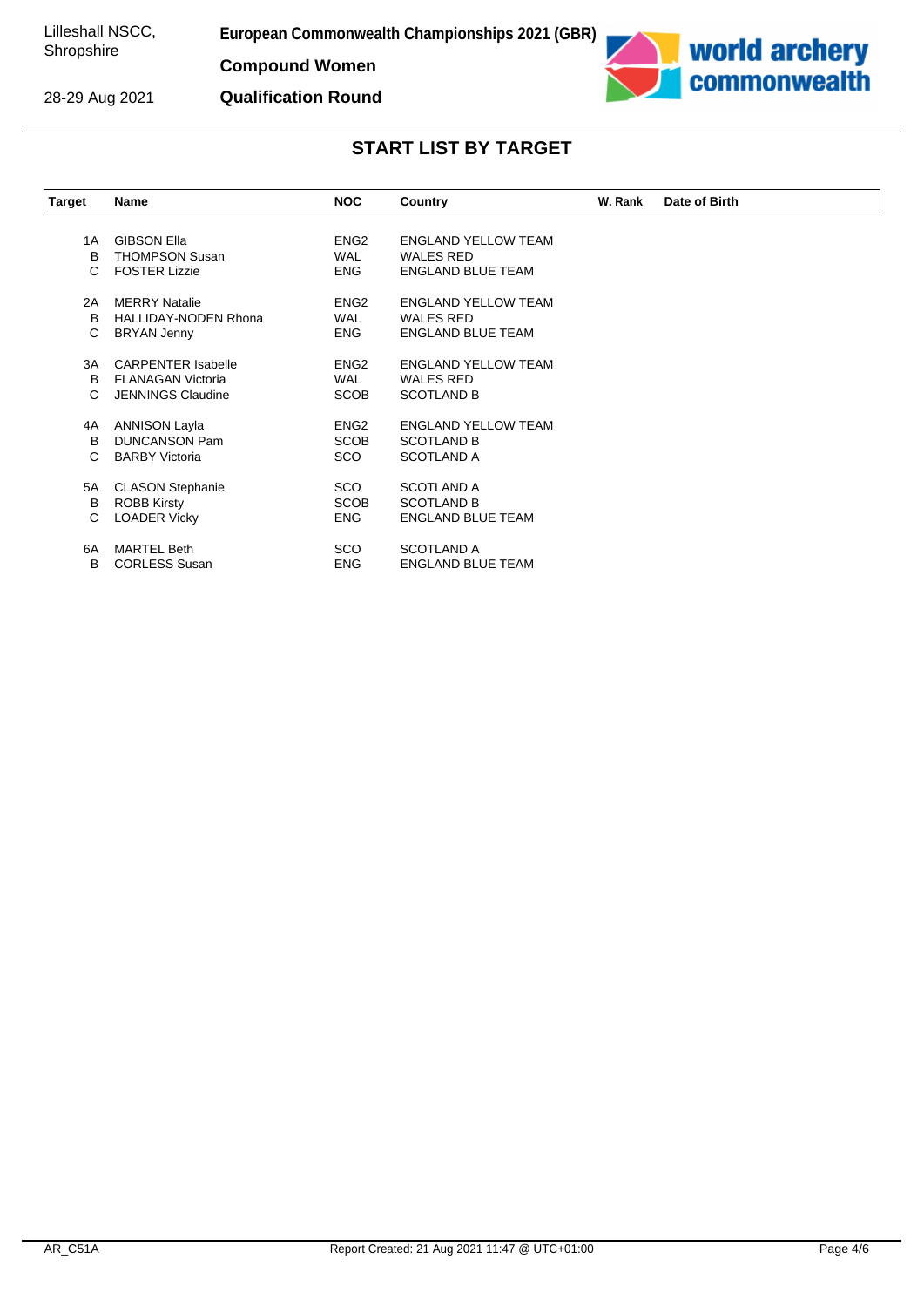28-29 Aug 2021

**European Commonwealth Championships 2021 (GBR)**

**Recurve Men**

**Qualification Round**



| <b>Target</b> | <b>Name</b>                | <b>NOC</b>       | <b>Country</b>             | W. Rank | Date of Birth |
|---------------|----------------------------|------------------|----------------------------|---------|---------------|
|               |                            |                  |                            |         |               |
| 25A           | <b>TIMMINS David</b>       | ENG <sub>2</sub> | <b>ENGLAND YELLOW TEAM</b> |         |               |
| B             | <b>RADIGAN Cameron</b>     | <b>SCOB</b>      | <b>SCOTLAND B</b>          |         |               |
| C             | <b>KELLY Stephen</b>       | <b>WAL</b>       | <b>WALES RED</b>           |         |               |
| 26A           | WOODGATE James             | ENG <sub>2</sub> | <b>ENGLAND YELLOW TEAM</b> |         |               |
| B             | <b>ORTON Monty</b>         | N <sub>l</sub>   | NORTHERN IRELAND           |         |               |
| C             | <b>WILLCOX Nathan</b>      | <b>WAL</b>       | <b>WALES RED</b>           |         |               |
| 27A           | <b>WISE Alex</b>           | ENG <sub>2</sub> | <b>ENGLAND YELLOW TEAM</b> |         |               |
| В             | <b>HUSTON Patrick</b>      | <b>NI</b>        | <b>NORTHERN IRELAND</b>    |         |               |
| C             | PINDER Ryan                | <b>WAL</b>       | <b>WALES RED</b>           |         |               |
| 28A           | <b>BAIGENT Christopher</b> | ENG <sub>2</sub> | <b>ENGLAND YELLOW TEAM</b> |         |               |
| B             | <b>HALL Tom</b>            | <b>ENG</b>       | <b>ENGLAND BLUE TEAM</b>   |         |               |
| C             | DOWSETT John               | <b>WAL</b>       | <b>WALES RED</b>           |         |               |
| 29A           | <b>FLEMING Gareth</b>      | <b>SCO</b>       | <b>SCOTLAND A</b>          |         |               |
| B             | <b>JUDD Michael</b>        | <b>ENG</b>       | <b>ENGLAND BLUE TEAM</b>   |         |               |
| C             | <b>ALLEN-SNELL Alex</b>    | <b>IOM</b>       | <b>ISLE OF MAN</b>         |         |               |
| 30A           | <b>ROWBOTHAM Erik</b>      | <b>SCO</b>       | <b>SCOTLAND A</b>          |         |               |
| В             | <b>HOLDEN Ryan</b>         | <b>ENG</b>       | <b>ENGLAND BLUE TEAM</b>   |         |               |
| C             | <b>HILL James</b>          | <b>IOM</b>       | <b>ISLE OF MAN</b>         |         |               |
| 31A           | <b>HYNDS Frank</b>         | <b>SCO</b>       | <b>SCOTLAND A</b>          |         |               |
| в             | <b>WOOD Anthony</b>        | <b>ENG</b>       | <b>ENGLAND BLUE TEAM</b>   |         |               |
| C             | <b>COWIN Daniel</b>        | <b>IOM</b>       | <b>ISLE OF MAN</b>         |         |               |
| 32A           | <b>MUNRO Matthew</b>       | <b>SCOB</b>      | <b>SCOTLAND B</b>          |         |               |
| В             | <b>HAVERON Darren</b>      | <b>NI</b>        | <b>NORTHERN IRELAND</b>    |         |               |
| C             | PHILLIPS Jonathan          | <b>SCOB</b>      | <b>SCOTLAND B</b>          |         |               |